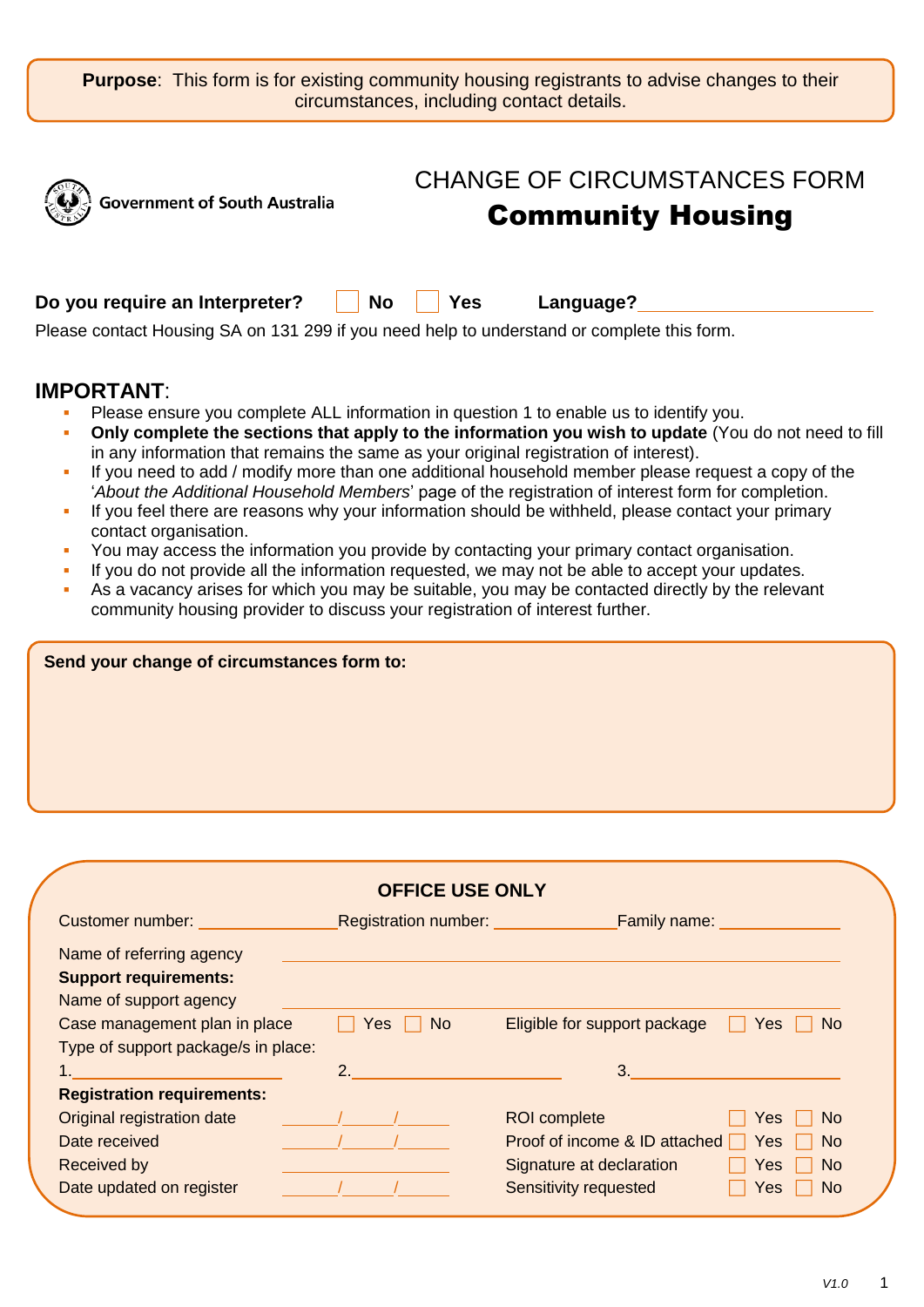| <b>PART A: The registrant</b> |  |
|-------------------------------|--|
|-------------------------------|--|

## **This section MUST be completed by ALL registrants**

### **1. About you**

| Family name:                                                     |  |
|------------------------------------------------------------------|--|
| Given name/s:                                                    |  |
| Title (eg. Mr, Mrs, Miss, Ms etc.):                              |  |
| Please specify any previous<br>change of name (eg. maiden name): |  |
| Date of birth:                                                   |  |
| $-1$<br>$\cdot$ $\cdot$                                          |  |

Please specify your **Customer Register Customer Number**? *(8 digits) (This information can be found on your original confirmation of registration letter)*

## **Only complete the sections that apply to the information you wish to update.**

*(You do not need to complete any information that remains the same as your original registration of interest)*

| Centrelink Customer Reference Number (CRN):                                                                                              |           |
|------------------------------------------------------------------------------------------------------------------------------------------|-----------|
| Veteran Affairs File Number:                                                                                                             |           |
| Do you have a current <b>Public Housing</b> registration with Housing SA?<br>If yes, what is your Housing SA customer number? (if known) | N∩<br>Yes |

### **2. Registration details**

| Would you like to withdraw your registration of interest from the customer register?<br>If yes, please specify a reason for the withdrawal. |
|---------------------------------------------------------------------------------------------------------------------------------------------|
|---------------------------------------------------------------------------------------------------------------------------------------------|

| Would you like to defer yourrRegistration of interest on the customer register?<br>If yes, please specify a reason for the deferral and a defer end date not exceeding 12 months.                                                             | Yes |
|-----------------------------------------------------------------------------------------------------------------------------------------------------------------------------------------------------------------------------------------------|-----|
|                                                                                                                                                                                                                                               |     |
| Would you like to change your primary contact organisation on the customer register?<br>If yes, please specify the new provider name.<br>Note: This is subject to the agreement of both the current and the new primary contact organisation. | Yes |
|                                                                                                                                                                                                                                               |     |

|                                                                                | a) Are you now homeless? | $\Box$ Yes (continue with this question) | $\Box$ No (go to Question 4) |
|--------------------------------------------------------------------------------|--------------------------|------------------------------------------|------------------------------|
| b) Where would you now like correspondence sent relating to your registration? |                          |                                          |                              |

| $\Box$ Self           | $\Box$ Support agency / worker | $\Box$ Friend / relative |
|-----------------------|--------------------------------|--------------------------|
| (complete question 4) | <i>(complete question 16)</i>  | <i>Complete questic</i>  |

| т преп                | Support agency / worker |  | l Friend / relative    |
|-----------------------|-------------------------|--|------------------------|
| (complete question 4) | (complete question 16)  |  | (complete question 17) |

**4. a) Do you need to change your current address details? Yes** *(continue with this question)*

| b) Do you need to change your postal address? (if different to the above or currently what is recorded) |  |
|---------------------------------------------------------------------------------------------------------|--|

| c) How long have you been at this address:                                                    |       |        |
|-----------------------------------------------------------------------------------------------|-------|--------|
| (*If residing at current address less than three years please specify previous address below) | Years | Months |
|                                                                                               |       |        |

|                                               |                | State: | Postcode: |
|-----------------------------------------------|----------------|--------|-----------|
| d) Have your current contact details changed? |                |        |           |
| Mobile phone:<br>Home phone:                  |                |        |           |
| Daytime phone (if different):                 | Email address: |        |           |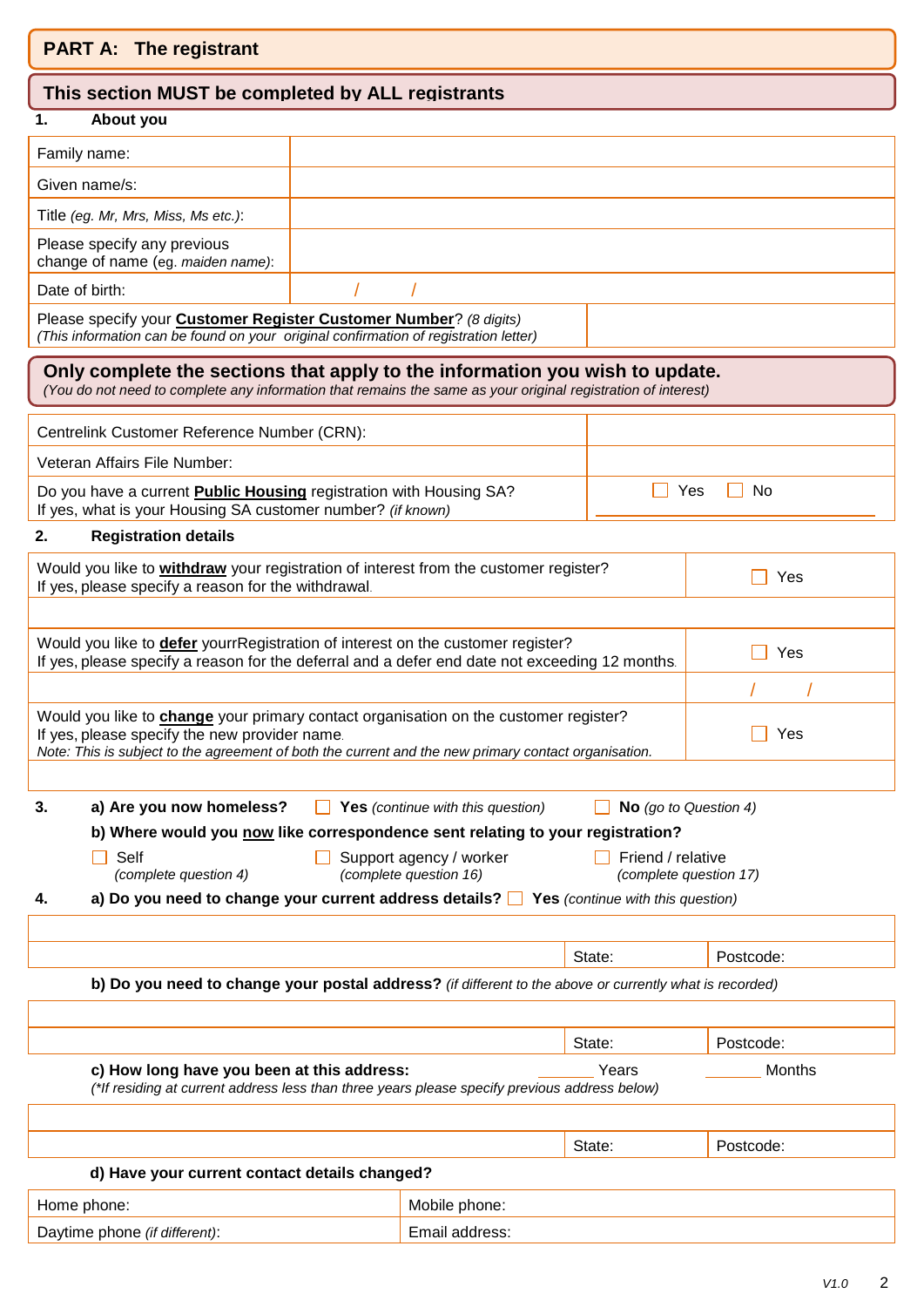# **About the Registrant / household member**

|                                                                       | The registrant                                                                                                                                                                                                                                                                                                                                                                                           | <b>Household member</b>                                                                                                                                                                   |
|-----------------------------------------------------------------------|----------------------------------------------------------------------------------------------------------------------------------------------------------------------------------------------------------------------------------------------------------------------------------------------------------------------------------------------------------------------------------------------------------|-------------------------------------------------------------------------------------------------------------------------------------------------------------------------------------------|
| 5 a) Do you need to                                                   | Update                                                                                                                                                                                                                                                                                                                                                                                                   | Update<br>Add<br>Remove                                                                                                                                                                   |
| Family name:                                                          |                                                                                                                                                                                                                                                                                                                                                                                                          |                                                                                                                                                                                           |
| Given name/s:                                                         |                                                                                                                                                                                                                                                                                                                                                                                                          |                                                                                                                                                                                           |
| Title (eg. Mr, Mrs, Miss, Ms etc.):                                   |                                                                                                                                                                                                                                                                                                                                                                                                          |                                                                                                                                                                                           |
| Please list other name/s you have<br>been known by (eg. maiden name): |                                                                                                                                                                                                                                                                                                                                                                                                          |                                                                                                                                                                                           |
| Date of birth:                                                        |                                                                                                                                                                                                                                                                                                                                                                                                          |                                                                                                                                                                                           |
| Relationship to you:<br>(i.e. son, daughter, friend, grandparent)     |                                                                                                                                                                                                                                                                                                                                                                                                          |                                                                                                                                                                                           |
| Are you a sole parent:                                                | No<br>Yes                                                                                                                                                                                                                                                                                                                                                                                                | No<br>Yes                                                                                                                                                                                 |
| Gender:                                                               | Male<br>Female                                                                                                                                                                                                                                                                                                                                                                                           | Male<br>Female                                                                                                                                                                            |
| Country of birth:                                                     |                                                                                                                                                                                                                                                                                                                                                                                                          |                                                                                                                                                                                           |
| Are you of Aboriginal / Torres Strait<br>Island descent:              | No<br>Yes                                                                                                                                                                                                                                                                                                                                                                                                | Yes<br>No                                                                                                                                                                                 |
| Have you ever been under<br>Guardianship of the Minister?             | No<br>Yes                                                                                                                                                                                                                                                                                                                                                                                                | Yes<br>No                                                                                                                                                                                 |
| Language/s other than english<br>spoken at home:                      |                                                                                                                                                                                                                                                                                                                                                                                                          |                                                                                                                                                                                           |
| If you are a refugee, when did you<br>arrive in Australia?            |                                                                                                                                                                                                                                                                                                                                                                                                          |                                                                                                                                                                                           |
| Do you own / part own habitable<br>property / real estate?            | No<br>Yes                                                                                                                                                                                                                                                                                                                                                                                                | No<br>Yes                                                                                                                                                                                 |
| Are you a returned service person or<br>direct descendant?            | Yes<br>No                                                                                                                                                                                                                                                                                                                                                                                                | No<br>Yes                                                                                                                                                                                 |
| b) SPECIAL NEEDS                                                      |                                                                                                                                                                                                                                                                                                                                                                                                          |                                                                                                                                                                                           |
| Do you have any special needs?<br>(please tick all that apply)        | <b>Physical Disability</b><br><b>Mental Health Issues</b><br>Wheelchair<br><b>Intellectual Disability</b><br>Visual Impairment   Acquired Brain Injury<br>Hearing Impairment<br>Other                                                                                                                                                                                                                    | <b>Physical Disability</b><br><b>Mental Health Issues</b><br>Wheelchair<br><b>Intellectual Disability</b><br>Acquired Brain Injury<br>Visual Impairment<br>Hearing Impairment<br>Other    |
|                                                                       | c) INCOME: Weekly income (before tax). Only tick / complete relevant boxes                                                                                                                                                                                                                                                                                                                               |                                                                                                                                                                                           |
| Government payment received<br>(please tick all that apply)           | <b>DSP</b><br>$\Box$ Austudy<br><b>TPI</b><br>Abstudy<br>Youth Allowance<br><b>Aged Pension</b><br>NewStart<br>Parenting Payment<br>Family Tax Benefit Carer's Payment<br>Other the contract of the contract of the contract of the contract of the contract of the contract of the contract of the contract of the contract of the contract of the contract of the contract of the contract of the cont | <b>DSP</b><br>Austudy<br><b>TPI</b><br>Abstudy<br>Youth Allowance<br><b>Aged Pension</b><br><b>Parenting Payment</b><br><b>NewStart</b><br>Family Tax Benefit<br>Carer's Payment<br>Other |
| Centrelink Reference Number (CRN):                                    |                                                                                                                                                                                                                                                                                                                                                                                                          |                                                                                                                                                                                           |
| Veteran Affairs File Number:                                          |                                                                                                                                                                                                                                                                                                                                                                                                          |                                                                                                                                                                                           |
| Amount of government payments<br>received / week:                     | \$                                                                                                                                                                                                                                                                                                                                                                                                       | \$                                                                                                                                                                                        |
| Amount of gross wages received /<br>week:                             | \$                                                                                                                                                                                                                                                                                                                                                                                                       | \$                                                                                                                                                                                        |
| Amount of other income received /<br>week (eg. maintenance):          | \$                                                                                                                                                                                                                                                                                                                                                                                                       | \$                                                                                                                                                                                        |
| Estimate the current cash / market<br>value of your assets**          | \$                                                                                                                                                                                                                                                                                                                                                                                                       | \$                                                                                                                                                                                        |

*\*\*Assets include the current cash or market value of all; savings, any property or real estate, shares, bonds & other investments, compensation payouts, personal life insurance policies, motor vehicles, caravans & boats, household contents and personal effects.*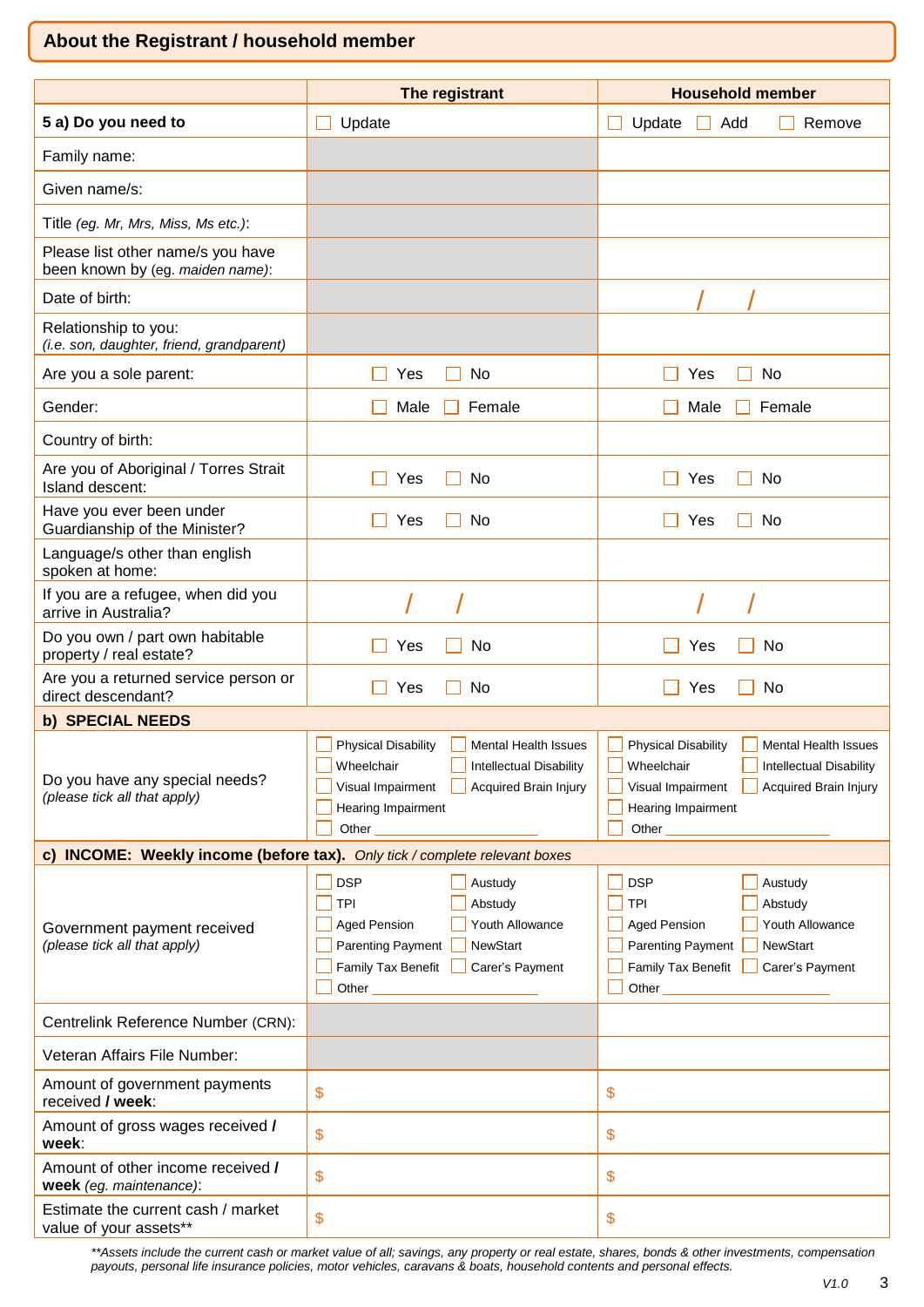### **PART B: Current housing**

| 6. |                                      | What type of housing do you live in now? (please tick one box)                                                    |                                 |  |  |  |
|----|--------------------------------------|-------------------------------------------------------------------------------------------------------------------|---------------------------------|--|--|--|
|    |                                      | Owner / Buyer<br>Hotel / Motel / Caravan                                                                          |                                 |  |  |  |
|    |                                      | Private Rental / Boarding Privately                                                                               | College / University Housing    |  |  |  |
|    |                                      | Housing SA (Public, Aboriginal or Community Housing)                                                              | <b>Correctional Facility</b>    |  |  |  |
|    |                                      | Shelter / Emergency Accommodation                                                                                 | Living with Parents             |  |  |  |
|    |                                      | Boarding House / Hostel                                                                                           | Moving between Family / Friends |  |  |  |
|    |                                      | Homeless / No Accommodation                                                                                       | Supported Housing               |  |  |  |
|    |                                      | Hospital / Nursing Home                                                                                           | <b>NRAS</b>                     |  |  |  |
|    | <b>Transitional Housing</b><br>Other |                                                                                                                   |                                 |  |  |  |
| 7. | a)                                   | Do you need to leave your current accommodation?<br><b>Yes</b> (continue with this question)<br>No                | N/A I'm Homeless                |  |  |  |
|    | b)                                   | By what date do you need to leave?<br>(Note: If you need to leave as soon as possible, please state today's date) |                                 |  |  |  |
|    | c)                                   | Why do you need to leave? (tick all that apply)                                                                   | Dav<br>Month<br>Year            |  |  |  |
|    |                                      |                                                                                                                   |                                 |  |  |  |

| My lease has expired or is about to       | I can't afford the rent                        |
|-------------------------------------------|------------------------------------------------|
| don't like where I live                   | I have separated from my partner               |
| have been asked to leave                  | My safety is at risk                           |
| have been given an eviction notice        | am at risk of domestic violence                |
| My house is too crowded                   | My house is in an unsafe / unhealthy condition |
| Medical / long term health issues         | do not have a permanent place to stay          |
| Location of current housing is unsuitable | Inaccessible - wheelchair access required      |
| need to be closer to support services     | Poor / No access to public transport           |
| Other                                     |                                                |

**d) Have you been looking for another place to stay?** *(eg. private rental)*

**No** Yes *(continue with this question)* 10

**e) Have you been able to find another place to stay?**

**Yes** *(go to question 8)* **No** *(continue with this question)*

**e) Why do you think you have been unable to find another place to stay?**

| I haven't found any suitable accommodation  | )ther |
|---------------------------------------------|-------|
| Land agents or owners refuse my application |       |

### **8.** Do you need to alter the number of pets you have?  $\Box$  Update  $\Box$  Add  $\Box$  Remove *(The number and type of pets you have may affect what organisation and property type you are eligible for).*

| $_{\rm Type}$ | Doa | י הי<br>Jαι | <b>Bird</b> | <b>Other</b> | <b>Other</b> |
|---------------|-----|-------------|-------------|--------------|--------------|
| Number        |     |             |             |              |              |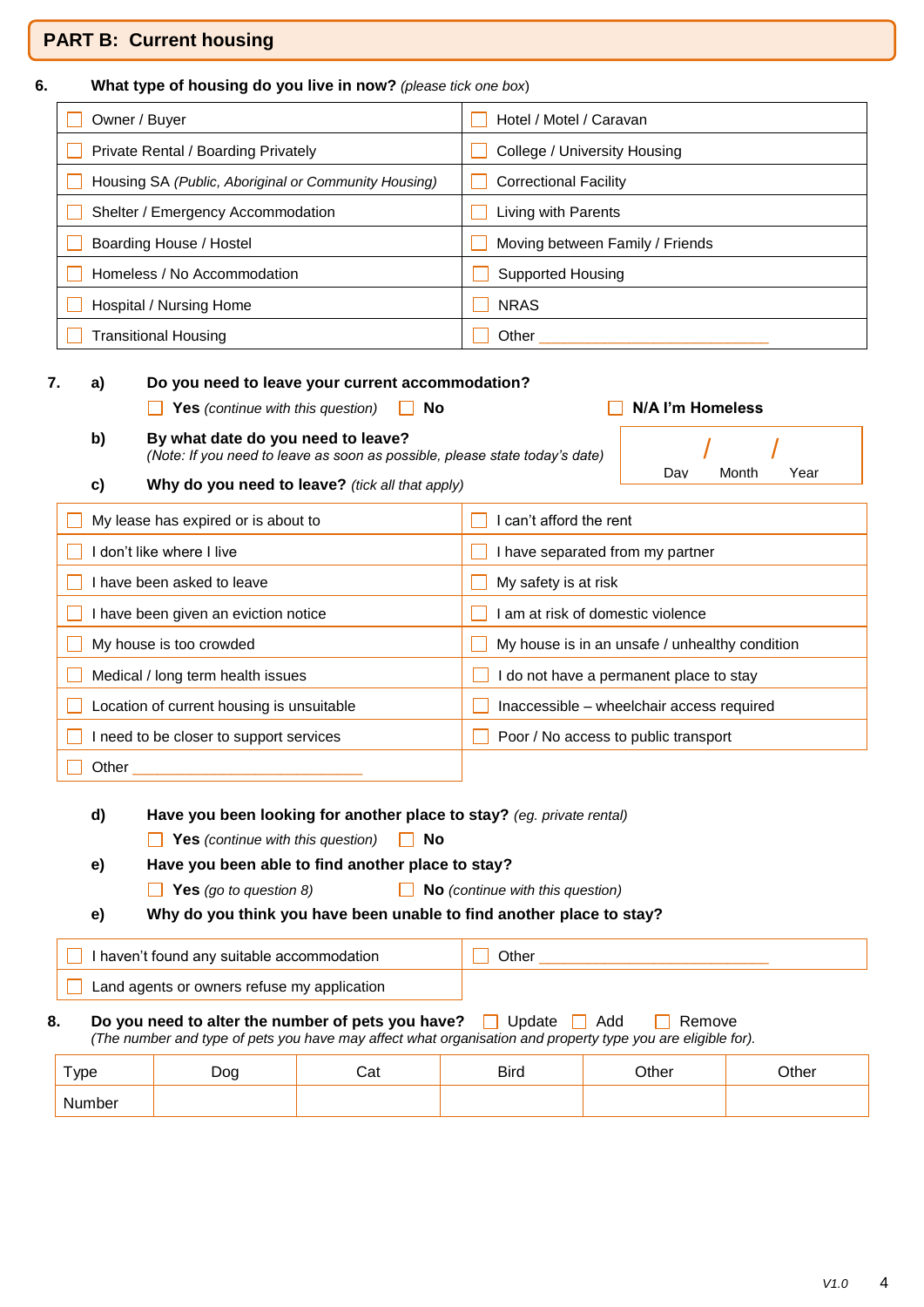|                                                                                                                                                                                                                                                                                                                                                                                               |                                                                                                          |  | <b>PART C: Housing preferences</b>                   |                                                            |       |                                                                                                                      |                             |
|-----------------------------------------------------------------------------------------------------------------------------------------------------------------------------------------------------------------------------------------------------------------------------------------------------------------------------------------------------------------------------------------------|----------------------------------------------------------------------------------------------------------|--|------------------------------------------------------|------------------------------------------------------------|-------|----------------------------------------------------------------------------------------------------------------------|-----------------------------|
| Do you need to change your area preference?<br>90.                                                                                                                                                                                                                                                                                                                                            |                                                                                                          |  |                                                      |                                                            |       |                                                                                                                      |                             |
|                                                                                                                                                                                                                                                                                                                                                                                               | I have no preference; please consider me for all areas.<br>a)<br>*Note this includes all country regions |  |                                                      |                                                            |       |                                                                                                                      |                             |
|                                                                                                                                                                                                                                                                                                                                                                                               | I have a preference for metropolitan:<br>b)                                                              |  |                                                      |                                                            |       |                                                                                                                      |                             |
|                                                                                                                                                                                                                                                                                                                                                                                               |                                                                                                          |  | East                                                 | $\Box$ North                                               | South | West                                                                                                                 |                             |
|                                                                                                                                                                                                                                                                                                                                                                                               | c)                                                                                                       |  |                                                      | There are specific areas I need to live in.                |       | (Please list the corresponding area number/s below. Note: Selecting this option limits the housing offers).          |                             |
|                                                                                                                                                                                                                                                                                                                                                                                               | Area number/s:                                                                                           |  |                                                      |                                                            |       |                                                                                                                      |                             |
|                                                                                                                                                                                                                                                                                                                                                                                               |                                                                                                          |  |                                                      |                                                            |       |                                                                                                                      |                             |
|                                                                                                                                                                                                                                                                                                                                                                                               |                                                                                                          |  |                                                      |                                                            |       |                                                                                                                      |                             |
| 10.                                                                                                                                                                                                                                                                                                                                                                                           |                                                                                                          |  |                                                      | Do you need to change your specific property requirements? |       |                                                                                                                      |                             |
|                                                                                                                                                                                                                                                                                                                                                                                               | a)                                                                                                       |  | I have no specific requirements                      |                                                            |       |                                                                                                                      |                             |
|                                                                                                                                                                                                                                                                                                                                                                                               | $OR$                                                                                                     |  |                                                      |                                                            |       |                                                                                                                      |                             |
|                                                                                                                                                                                                                                                                                                                                                                                               | b)                                                                                                       |  |                                                      |                                                            |       | I must have housing that: (please tick all that apply, you may be required to provide proof)                         |                             |
|                                                                                                                                                                                                                                                                                                                                                                                               | Has a bath                                                                                               |  |                                                      | Has no stairs                                              |       | Has access to public transport                                                                                       |                             |
|                                                                                                                                                                                                                                                                                                                                                                                               |                                                                                                          |  | Has a walk in shower                                 | Has a small yard                                           |       | Has car parking access                                                                                               |                             |
|                                                                                                                                                                                                                                                                                                                                                                                               |                                                                                                          |  | Has less than 1 to 2 steps                           | Is wheelchair accessible                                   |       |                                                                                                                      |                             |
|                                                                                                                                                                                                                                                                                                                                                                                               |                                                                                                          |  |                                                      |                                                            |       | Modifications for a disability or medical condition (please specify required modifications & who they are for below) |                             |
|                                                                                                                                                                                                                                                                                                                                                                                               |                                                                                                          |  |                                                      |                                                            |       |                                                                                                                      |                             |
|                                                                                                                                                                                                                                                                                                                                                                                               | The registrant                                                                                           |  |                                                      | Another household member                                   |       |                                                                                                                      | Someone who stays regularly |
| Number of Bedrooms (only tick one if the number of bedrooms you require is different to your household composition).<br>2<br>$6*$<br>3<br>$4^*$<br>*5<br><b>Please Note:</b><br>If you require 4 or more bedrooms, please describe below any special circumstances to support your<br>request (e.g. regular overnight access to children) as there are a limited number of larger properties. |                                                                                                          |  |                                                      |                                                            |       |                                                                                                                      |                             |
|                                                                                                                                                                                                                                                                                                                                                                                               |                                                                                                          |  | Please describe any other requirements you may have: |                                                            |       |                                                                                                                      |                             |

## **PART D: Housing provider**

### **11. Do you need to change your specific provider/s preference?**

**a) No, I have no preference; please open my registration to all providers I am eligible for.**

**OR**

**b) Yes, there are specific providers I only wish to register for.** *(please list below) (***Note:** *selecting this option will limit the likelihood of you being made a housing offer)*

| Provider Name:        |  |
|-----------------------|--|
| <b>Provider Name:</b> |  |

### **12. Are there specific organisations you wish to exclude from your registration?** *(Please list if applicable)*

#### **13. Would you like to be considered for other non-government housing provider rental vacancies should they become available?** *(Note: There may be different rent and tenancy conditions associated with these vacancies. Further information will be made available at the point of any offer of housing being made)*

**No**, only consider me for community housing accommodation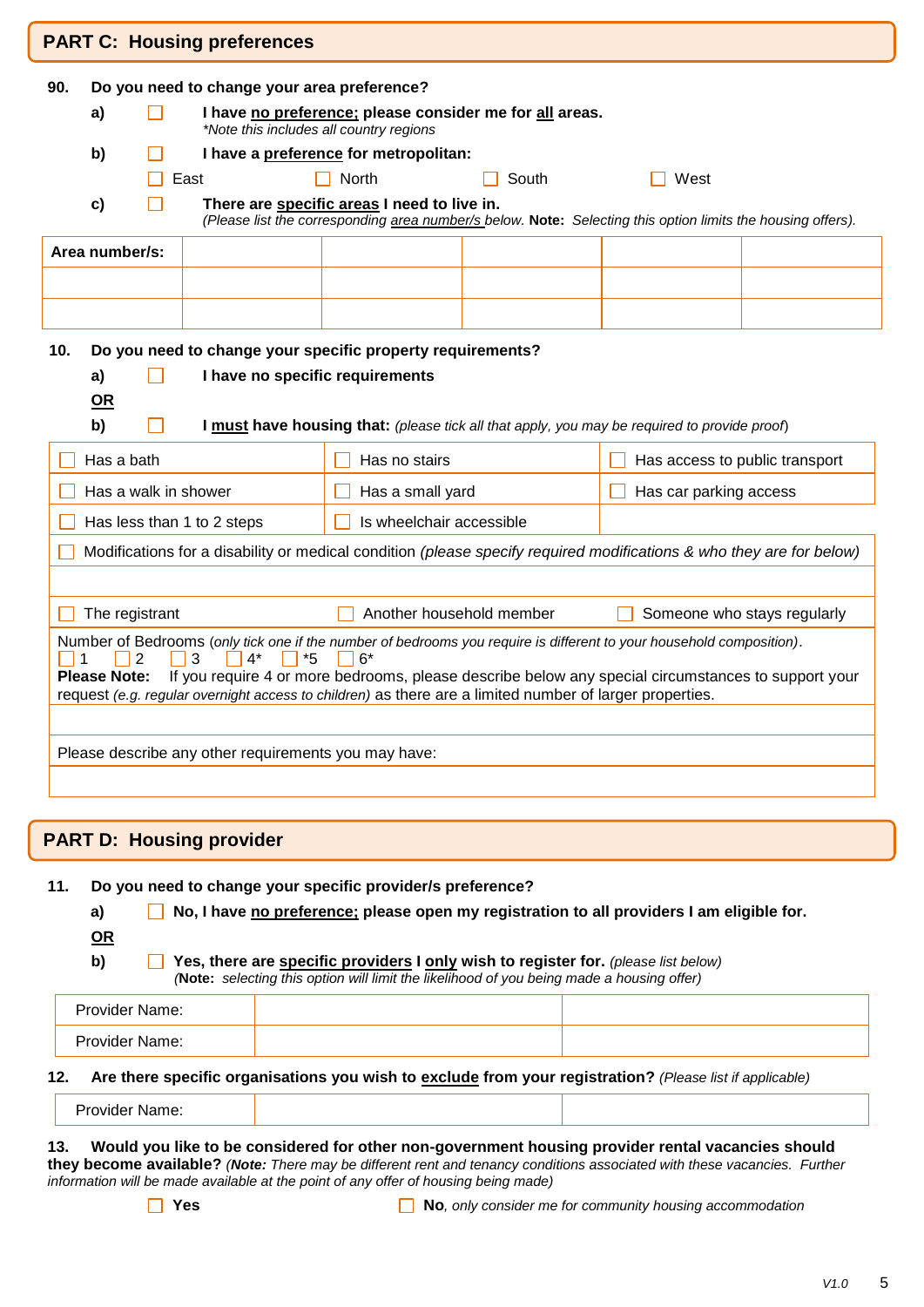### **14. Please indicate any new skills and abilities of all household members on this registration. A formal qualification is not required – 'hands on" experience is fine.**

| <b>Skill / Ability</b>  | <b>Experience</b><br>Only | Formal<br><b>Training</b> | <b>Skill / Ability</b>        | <b>Experience</b><br>Only | Formal<br><b>Training</b> |
|-------------------------|---------------------------|---------------------------|-------------------------------|---------------------------|---------------------------|
| Admin / Secretarial     |                           |                           | Maintenance                   |                           |                           |
| Bookkeeping             |                           |                           | Organisational skills         |                           |                           |
| Financial / Accounting  |                           |                           | Communication / Interpersonal |                           |                           |
| Meeting procedures      |                           |                           | Artist                        |                           |                           |
| Computer / IT           |                           |                           | Other                         |                           |                           |
| Conflict management     |                           |                           | Other                         |                           |                           |
| Environmental awareness |                           |                           | Other                         |                           |                           |

### **15. Please list any specific community housing courses you / or any member of your household has attended.**

| <b>Course Name</b> | <b>Date</b> |
|--------------------|-------------|
|                    |             |
|                    |             |
|                    |             |
|                    |             |
|                    |             |
|                    |             |
|                    |             |

## **PART F: Registration details**

### **16. Is there a support agency and / or worker you have regular contact with?**

*(***Note:** *This may include a friend / relative or legal guardian where you do not have regular contact with a support agency)*

**Yes** *(continue with this question)* **No**

*Please provide the contact details of your support agency and / or worker*

| Support worker's name:                                                                                         | Phone: |           |
|----------------------------------------------------------------------------------------------------------------|--------|-----------|
| Agency name:                                                                                                   |        |           |
| Address (if known):                                                                                            |        |           |
|                                                                                                                | State: | Postcode: |
| *Are you happy for an approved community housing provider to discuss your registration with this person?<br>No |        | Yes       |

### **17. Do you need to update the details of a nominated contact if we cannot contact you?**

| Name:                                                                                          | Relationship to you (eg. mother): |            |
|------------------------------------------------------------------------------------------------|-----------------------------------|------------|
| Address:                                                                                       | State:                            | Postcode:  |
|                                                                                                |                                   |            |
| Home phone:                                                                                    | Daytime phone (if different):     |            |
| *Are you happy for an approved housing provider to discuss your registration with this person? |                                   | Yes     No |

### **19. Do you need to update referee details?**

| Referee Name # 1: | Phone: |           |
|-------------------|--------|-----------|
| Address:          | State: | Postcode: |
|                   |        |           |
| Referee Name # 2: | Phone: |           |
| Address:          | State: | Postcode: |
|                   |        |           |